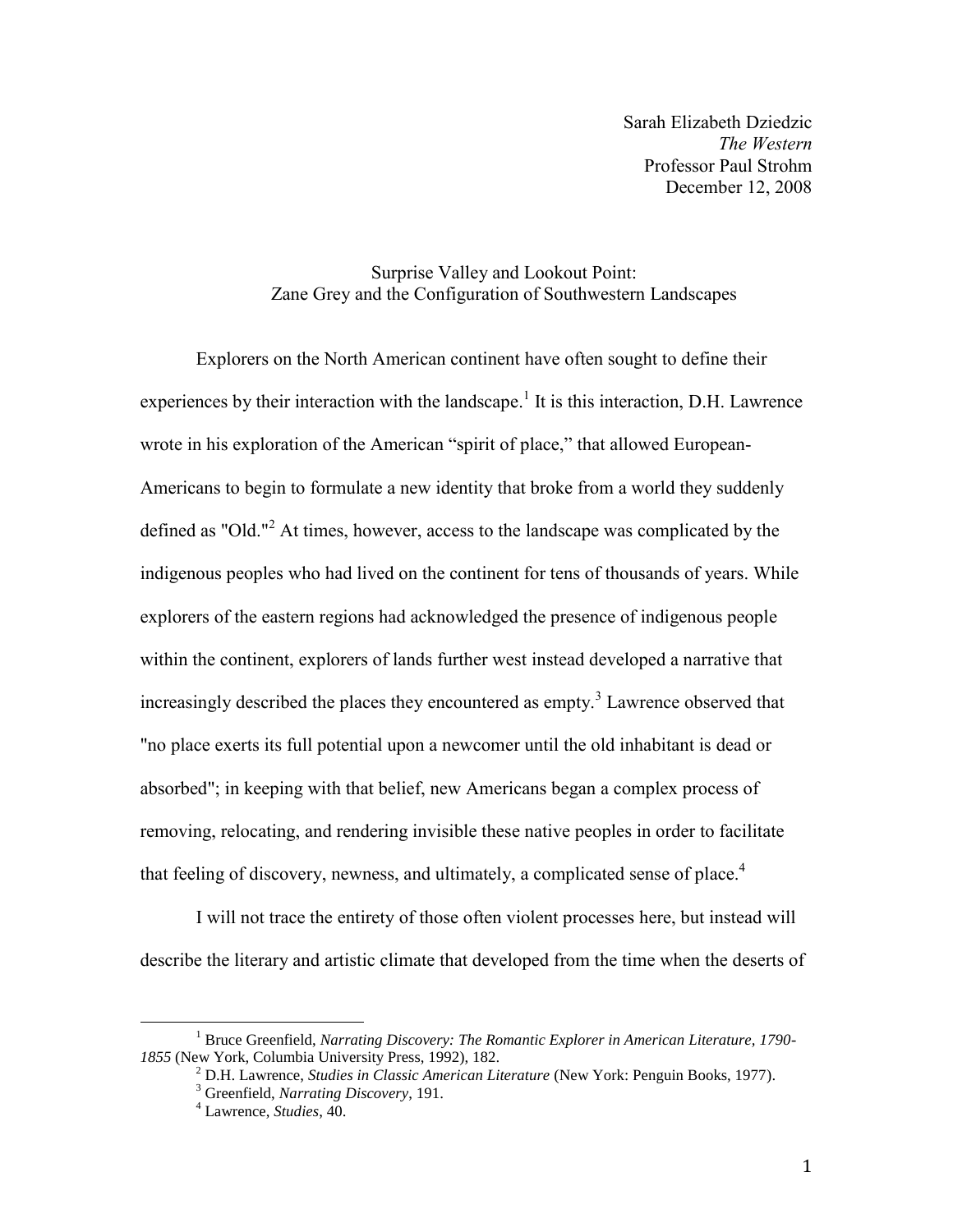the United States Southwest were ceded by Spain in 1848 until the early 20th century. I will then explore the ways in which the Western novels of Zane Grey enact these modes of place-making in literary form. Grey's novels use alternately narratives of emptiness and domesticity to include the deserts of the southwestern United States in the nationally promoted story of frontier settlement that promised untouched land awaiting the productive hand of the American pioneer. The reality of the mistreatment of native peoples by settlers or the United States government during this time of frontier settlement is not meant to be confused with literary treatments of fictional characters and places. I mean instead to trace the path of two interrelated forces. Firstly, that the idea of an empty and virgin America has always been, as Lawrence suggested, "a creation of the Euro-American imagination."<sup>5</sup> And secondly, that through Grey's use of these imagined landscapes he participated in a process of supplanting the actual history of frontier settlement—and the consequent displacement of native peoples—with fictional stories of discovery and individual transformation.

Grey's Westerns are part of a complex history of the United States' relationship with its deserts. In order to understand the figurative climate that developed during the time prior to which Grey's novels were published (spanning from 1903 to the late 1930s), I will briefly outline some of this history. Patricia Nelson Limerick in *Desert Passages* presents a brief overview of attitudes towards nature, which situates the deserts of Grey's early life within a phase she terms "transitional":

> A simple model of sequential phases in American attitudes towards nature had limited reverence for the desert. By this model, pioneers initially feared and hated nature in the form of wilderness; nature had them overpowered and they, sensibly, resented it. Then, in a transitional phase,

<sup>5</sup> Greenfield, *Narrating Discovery*, 3.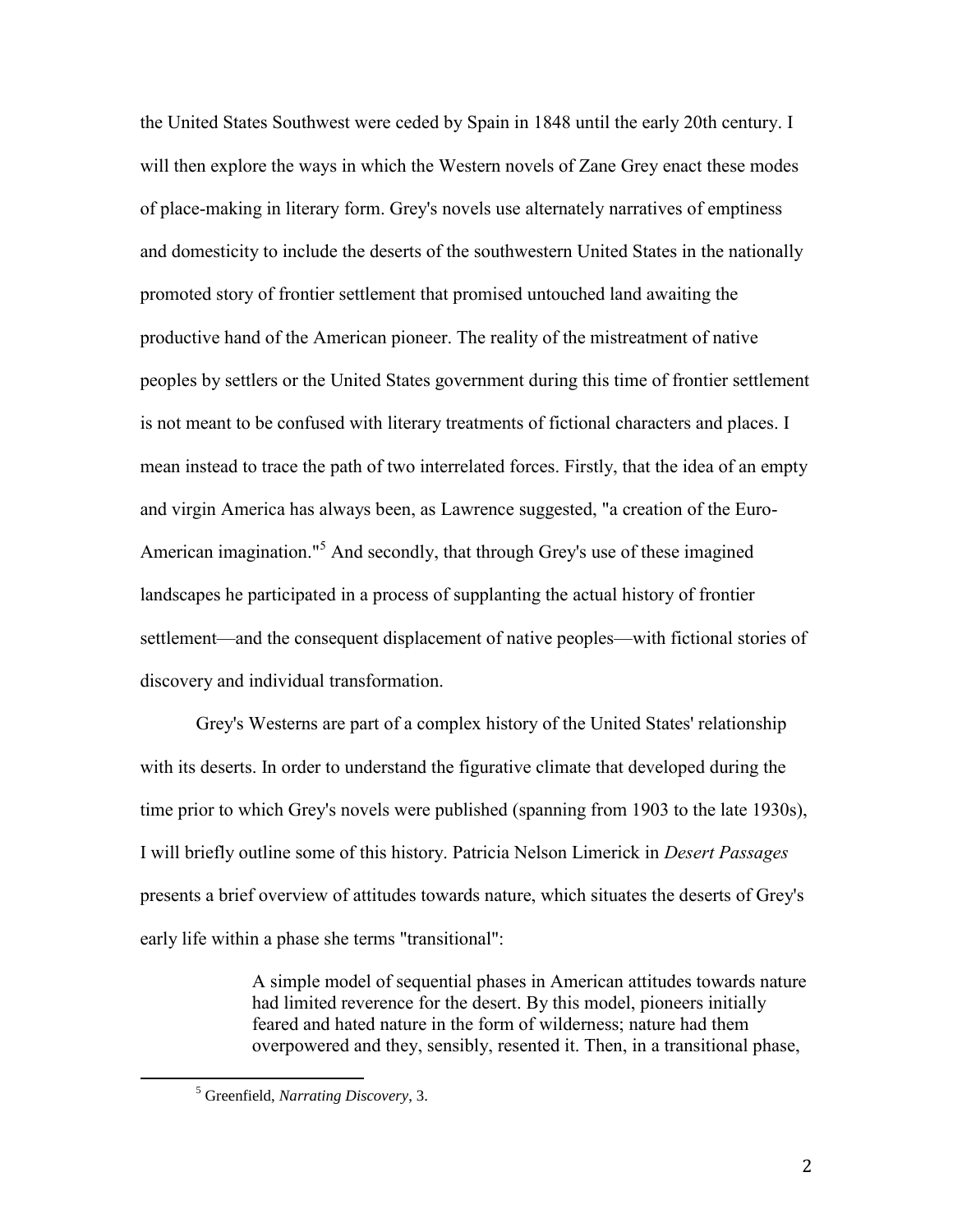pioneers fought to conquer nature, and the balance of power shifted. In a final phase, pioneers had mastered nature; they were, by that very act, no longer pioneers. The completion of the conquest then made it possible to appreciate nature; in an apparent happy ending, Americans could create national parks and museums for the last stand of a safely defeated enemy.<sup>6</sup>

As settlement moved westward into new U.S. territory throughout the 1840s and 1850s, pioneers came up against a landscape that complicated their understanding of themselves as an agrarian society that had, above all else, the capacity to tame the land. Henry Nash Smith explains in *Virgin Land* that the dominant symbol of 19th century America was the yeoman farmer in the great garden of the nation's interior.<sup>7</sup> This symbol of the garden generated metaphors of "fecundity, growth, increase and blissful labor in the earth, all centering about the heroic figure of the idealized frontier farmer armed with that supreme agrarian weapon, the sacred plow."<sup>8</sup> In the desert, however, these metaphors no longer functioned. The desert's dissimilarity from the arable land of the Great Plains necessitated an entirely new concept of landscape and man's relationship to it. The response to this sudden disjunction between the symbolic farmer and his real life counterpart was a literary attack on the desert. As David Teague observes in *The Southwest in American Literature and Art*, "the desert necessitated a reinvention of language to describe it; likewise there was a reinvention of desert to fit language. $^{\prime\prime}$ <sup>9</sup>

Mark Twain's *Roughing It*, published in 1872, is a piece of travel literature modeled after Twain's experiences exploring the West in the early 1860s. Twain's descriptions of the desert places he encounters exhibit his distaste for the region:

<sup>6</sup> Patricia Nelson Limerick, *Desert Passages: Encounters with the American Deserts* (Albuquerque: University of New Mexico Press, 1985), 172.

<sup>7</sup> Henry Nash Smith, *Virgin Land: The American West as Symbol and Myth*, (Cambridge: Harvard University Press, 1950), 123.

<sup>8</sup> Smith, *Virgin Land*, 123.

<sup>9</sup> Donald Teague, *The Southwest in American Literature and Art: The Rise of a Desert Aesthetic* (Tucson: University of Arizona Press, 1997), 20.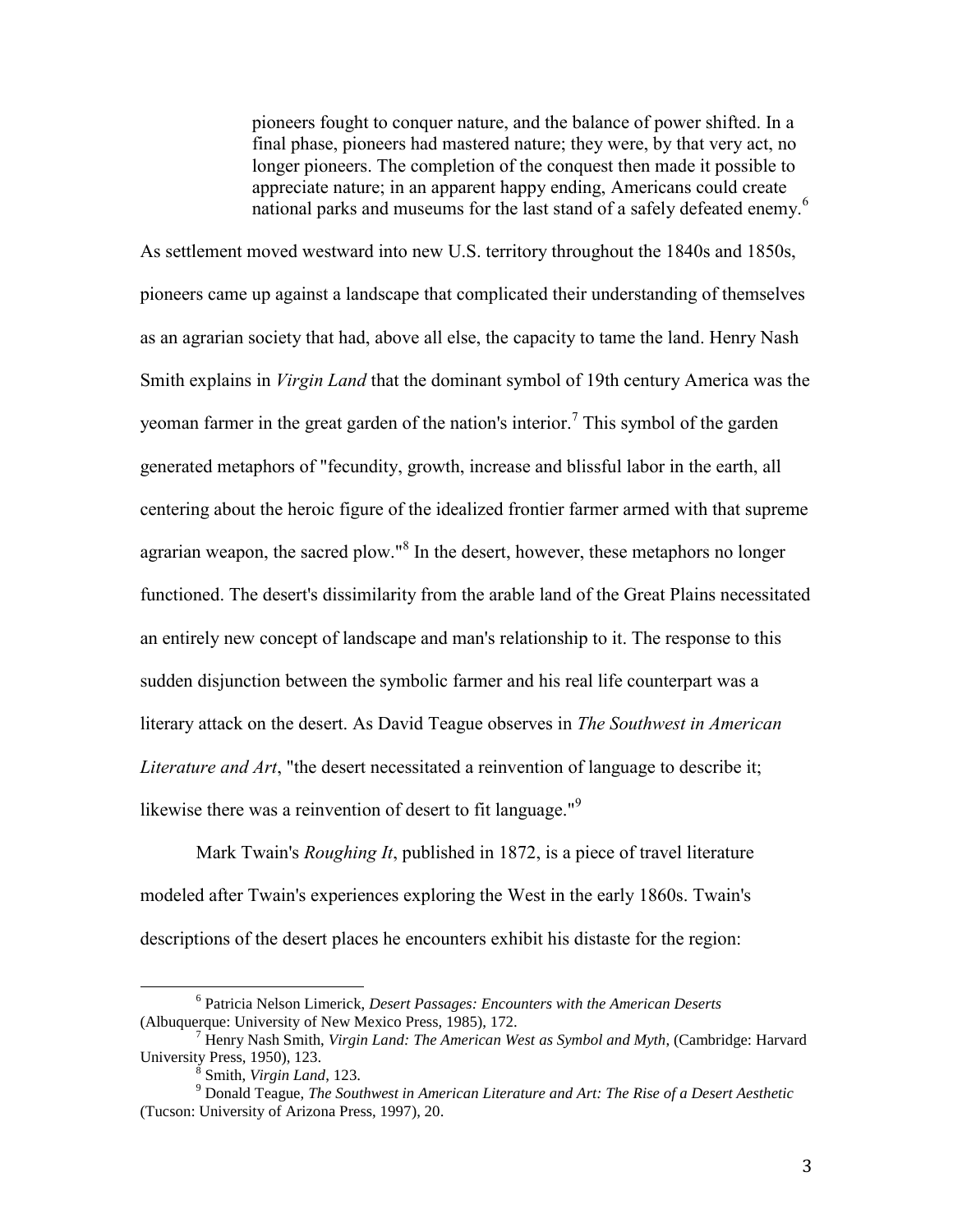The sun beats down with dead, blistering, relentless malignity...truly and seriously the romance all faded far away and disappeared, and left the desert nothing but a harsh reality—a thirsty, sweltering, longing, hateful reality!<sup>10</sup>

The desert was also the location of people who Twain described as "the wretchedest type of mankind I have ever seen...the Goshute Indians."<sup>11</sup> By presenting the desert landscape in this way—as a place that threatened to malign through its lack of such essentials as shelter and water—Twain suggests that the land is without value. The only thing capable of surviving there, he suggests, are the Goshutes, who he ranks at the absolute bottom of humanity.

Notably, Twain does not attempt to extend the fecundity-through-agriculture rhetoric that prevailed during the preceding decades and drew pioneers to the prairies beyond the Mississippi and Missouri Rivers. By avoiding a description of yet another promising (or "romantic") landscape that awaited agricultural cultivation by settlers Twain instead presents a landscape that invited a full-scale conceptual reinvention. In this way, his descriptions of the desert began to reset the nation"s mentality towards place.

Specifically, Twain planted in the mind of his readership the idea that wilderness could be conquered in new ways; that a place itself could be entirely reimagined. Smith identified the presence of this new idea and summarized it thusly:

> The important thing about man is not his past, nor a cultural tradition, but his biological adjustment to his milieu, which is a matter of the present and of the future.<sup>12</sup>

While in eastern, arable regions this "biological adjustment" had meant the ability of frontier settlers to provide shelter, food and safety for their families, in the deserts of the

<sup>10</sup> Mark Twain, *Roughing It* (New York: Pocket Books, 2003), 102-3.

<sup>11</sup> Twain, *Roughing It*, 132.

<sup>12</sup> Smith, *Virgin Land*, 40.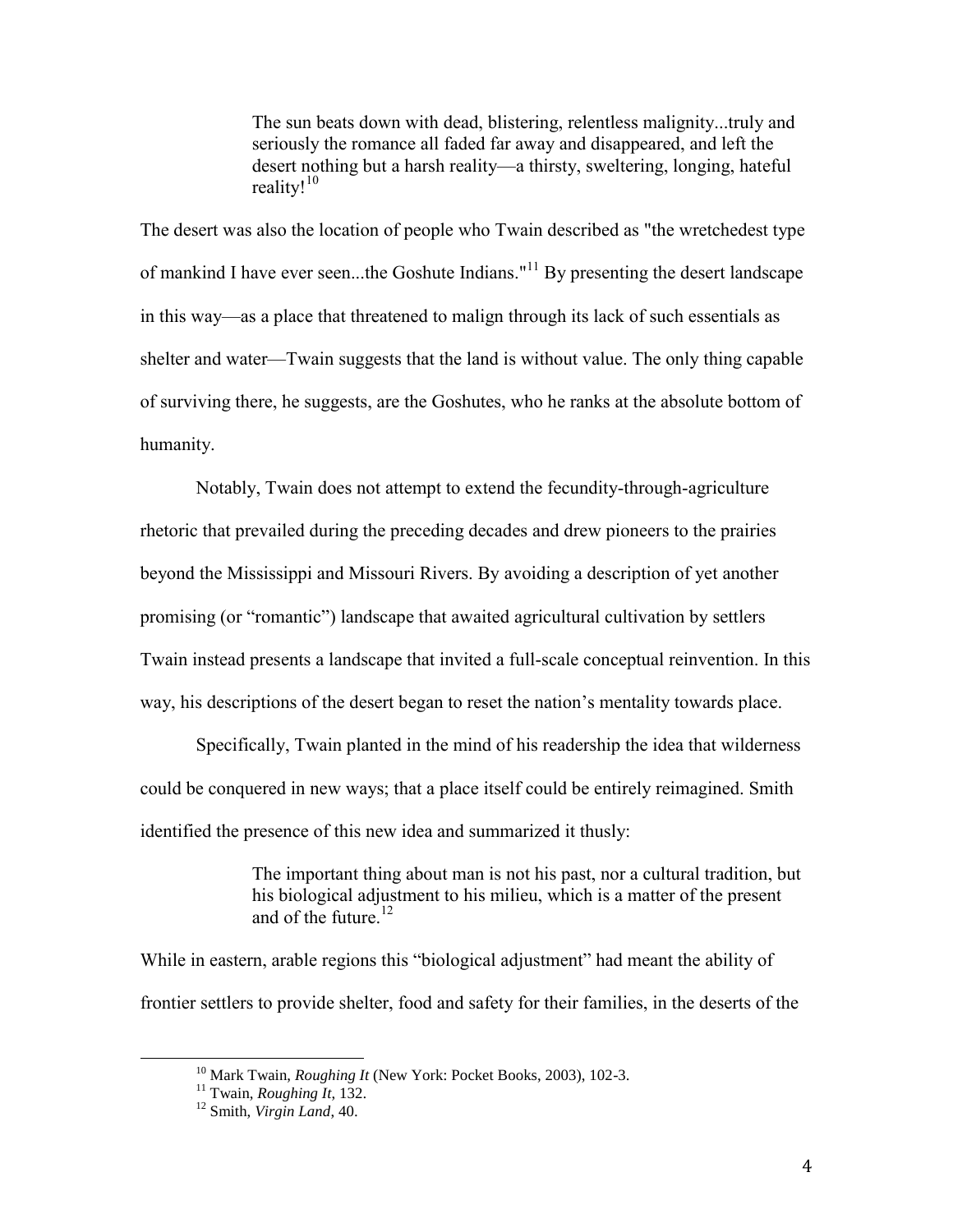southwestern United States this adjustment instead meant the more conceptual acts of invention and discovery—activities that looked to the future while disregarding the past.

Twain's writing is only one example in which a new form of conceptual conquest is suggested. Other journalists used their writing to encourage large-scale industrial development in the desert as a way of utilizing the empty and arid space and continuing to promote the policies of Manifest Destiny.<sup>13</sup> The U.S. government also sponsored exploratory expeditions throughout the southwest in order to assess the region's worth in terms of its naturally occurring resources.<sup>14</sup> In other words, the desert's value was, at the time of the 1870s, being built entirely upon what could be put there or taken from it actions that indeed prioritized the mental labor of ambitious exploration or inventive industry over the hands-on labor of plowing and home-building.

Further complicating Euro-Americans' relationship with desert landscapes was the difficulty of travel throughout the region. Before the railroad made the places of the southwest somewhat accessible to anyone able to afford a ticket, descriptions of the desert were necessarily mediated by those with the ability or willingness to travel by horse or stagecoach (such as Twain). The way in which many people first "saw" the desert was therefore through the work of artists. Landscape artists encountered a new problem when confronted with the desert: "strange and different as it was, [it] did not lend itself to immediate aesthetic appreciation."<sup>15</sup> Artists struggled to represent the beauty of an environment that, in contrast to the familiar forests of eastern woodlands and pastoral scenes of the Great Plains, seemed quite bleak and colorless. In response to this

<sup>13</sup> Teague, *Southwest in Literature*, 98.

<sup>14</sup> Limerick, *Passages*, 16.

<sup>15</sup> Teague, *Southwest in Literature*, 98.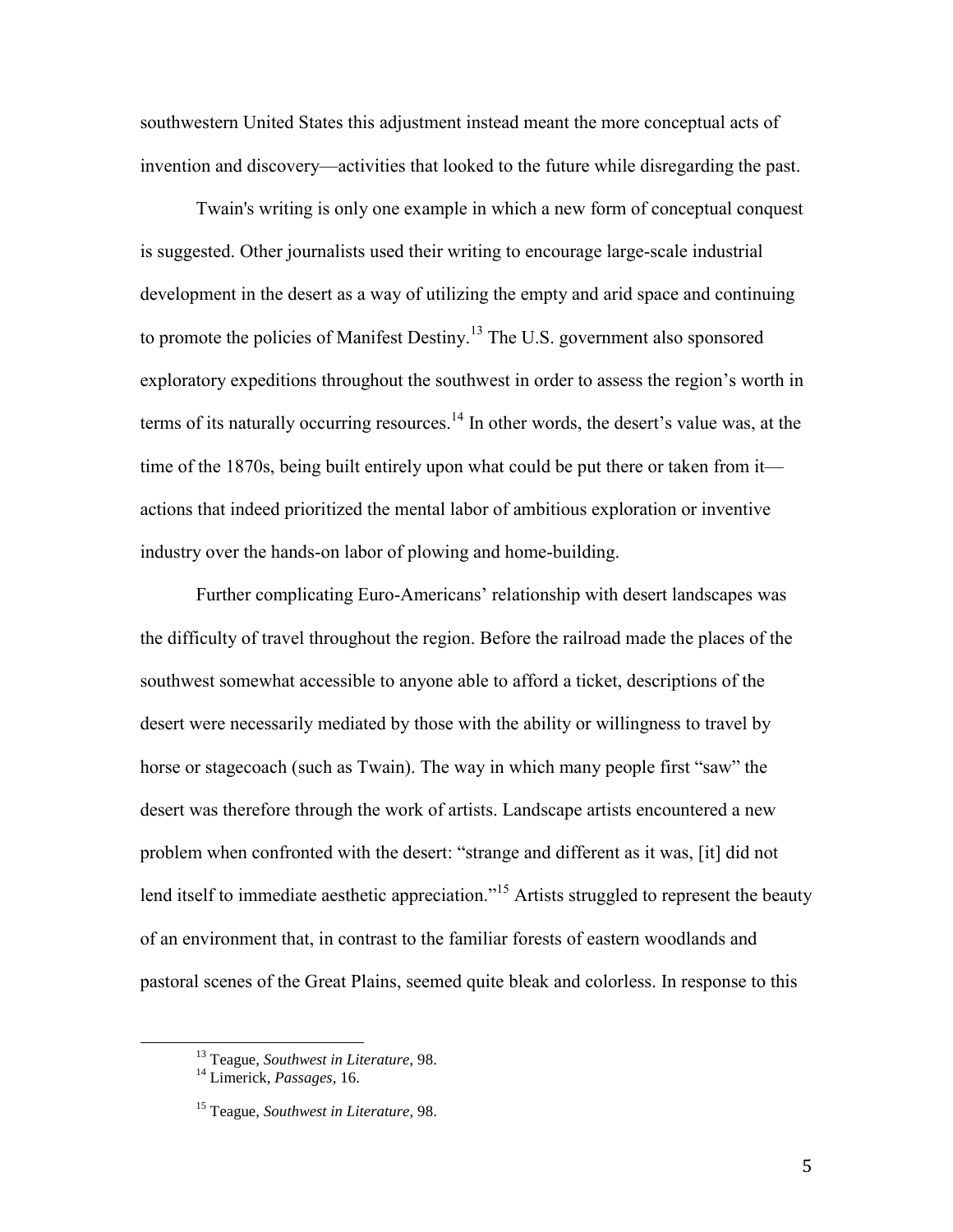challenge, artists strove to represent a sort of subliminal beauty, which, as Teague explains

> Necessarily involves a certain distance from the subject, the sort of conceptual aloofness early desert explorers liked to maintain in the face of unfamiliar landscapes. 16

He also observed among art of the time "a firm conviction that being able to understand the sublime beauty of the desert could put one in touch with Truth" and other abstractions such as "Good, Power, Force and God."<sup>17</sup> Before many easterners were able to develop firsthand a sense of desert places, they were presented with a rubric for understanding the landscape that, by definition, required they remove themselves from the reality of the environment and instead focus on the landscape"s ability to represent abstract concepts. Whatever appreciation existed, then, was doubly removed from the land; it was much more an appreciation of images of the desert—and all of the abstract concepts it had now been made to embody—rather than the desert landscape itself.

Frederic Remington, who regularly contributed sketches inspired by his travels in the Southwest to *Harper's Weekly* in the late 1880"s, developed an "oblique approach to the harsh land."<sup>18</sup> By creating a backdrop of brutally arid lands as a distinct stage, Remington told "a story of strong men facing desolation"—a theme that allowed him to focus on the idealized rugged hero that characterized his work.<sup>19</sup> At the other end of this spectrum was the work of Mary Hallock Foote, whose illustrations often portrayed

<sup>16</sup> Teague, *Southwest in Literature*, 30.

<sup>17</sup> Teague, *Southwest in Literature*, 116.

<sup>18</sup> Teague, *Southwest in Literature*, 63.

<sup>19</sup> Teague, *Southwest in Literature*, 63.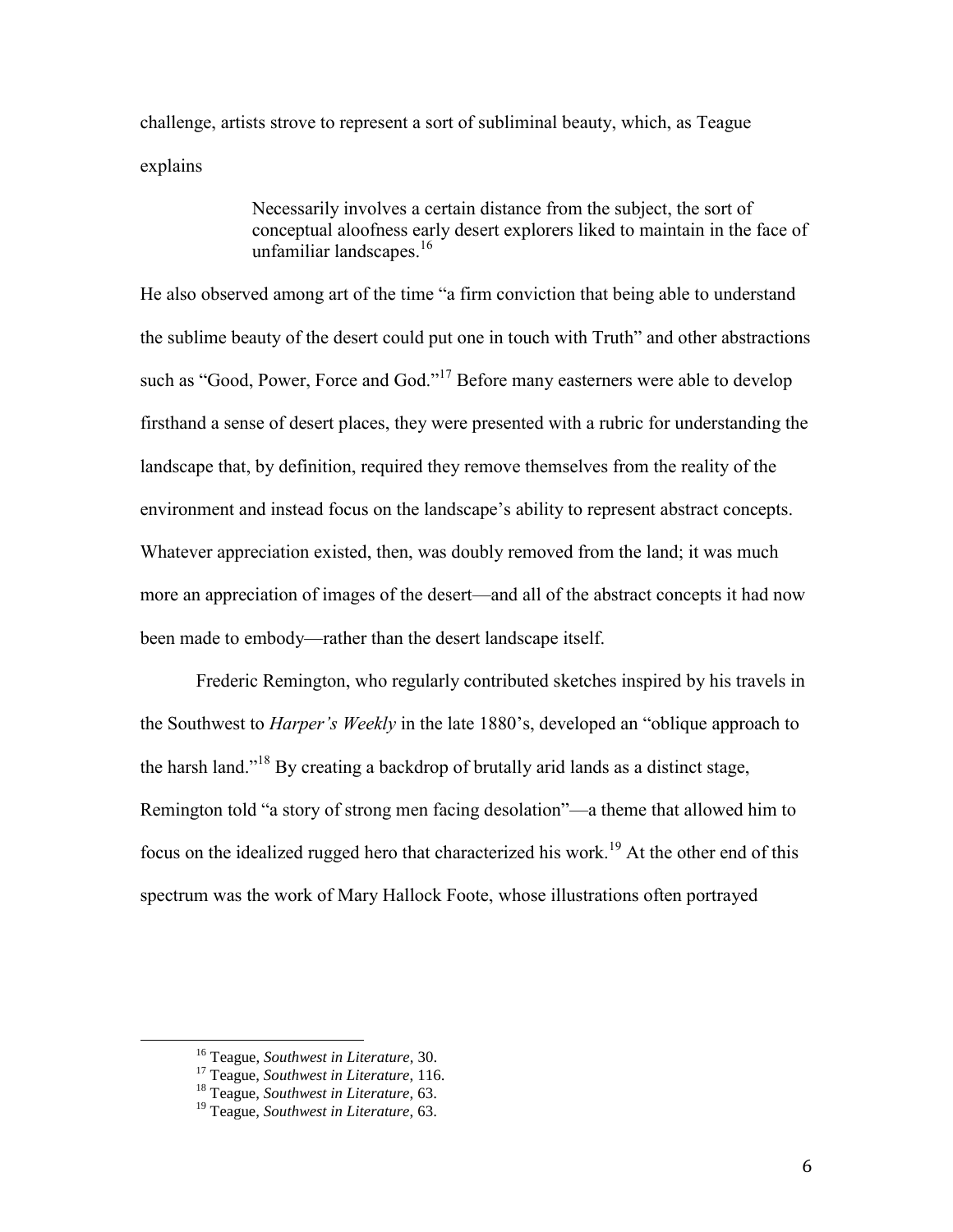women at ease in desert and Western lands, suggesting a triumph of mind—and perhaps—manners over a difficult landscape.<sup>20</sup>

What all of these approaches have in common is their tendency to reduce the desert to a collection of movable (or removable) parts and abstractions. This actively prevented an understanding of the desert as a comprehensive part of the United States landscape. By no means do I aim to suggest that "the desert" in its entirety lacks complexity or even lends itself easily to comprehension. But the means by which it was dissected—alternately into areas rich in resources or empty space, picturesque places or the home of the wretched, a site of industry or an unendurable wasteland—show through their contradiction that a certain strategy was at work. Artists, explorers, prospectors and journalists had seized on the opportunity carved out by Twain, which was the suggestion that the desert could be remade and reenvisioned. The combined result was not a comprehensive attitude towards desert landscape, nor a multicultural representation; rather, it was a hodgepodge of individual attitudes, visions and abstractions presented by writers and artists. It did not (as Twain had ensured) look backwards in order to gain understanding from the native people such as the Goshutes who had long inhabited the desert. Instead it worked to start the time-keeping of history at the moment of Euro-American arrival in the desert. This was the creative arena into which Zane Grey"s novels entered: an emptied, ahistorical, individuated space.

Fiction writers, beginning with dime novelists such as Edward Wheeler and his *Deadwood Dick* series published in the 1880s, saw the commercial potential of stories set in the West.<sup>21</sup> As a distant place that few American citizens had experienced firsthand,

<sup>20</sup> Teague, *Southwest in Literature*, 124.

<sup>21</sup> Smith, *Virgin Land*, 89.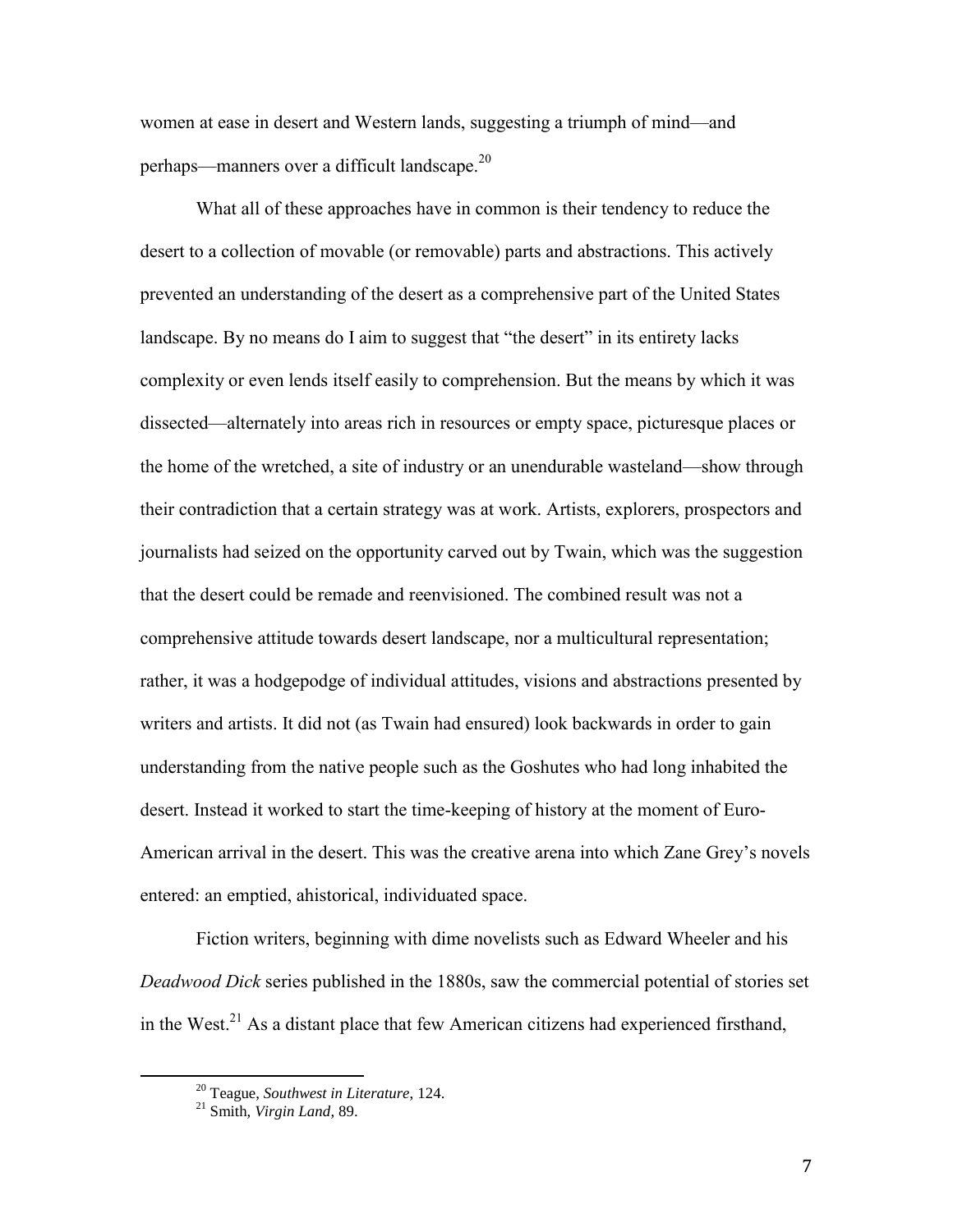the West provided an exotic backdrop for stories that catered to the recently formed demands—for adventure and discovery of Power and Truth in a sublime landscape—of the dime novel readership. As Smith explains, "the persona created by the dime novelists was so accurate an expression of the demands of the popular imagination" that at times it had the ability "to shape the real... into the fictional character."<sup>22</sup> Two of Grey's novels, *Riders of the Purple Sage* (1912) and *Heritage of the Desert* (1910), show the interplay of real and fictional spaces of the desert. Through Grey"s manipulation of spaces, he affects the concept of history-making within and outside the Western novel. I will first examine the creation of spaces in *Riders of the Purple Sage* and then the ways in which Grey"s characters depend on observations of the landscape to express themselves in *Heritage of the Desert*.

*Riders of the Purple Sage* follows the arrival of Lassiter, a known vigilante, to a Mormon community where the female protagonist, Jane Withersteen, is under attack by her elders because of her association with individuals who do not belong to the Mormon church. Jane"s ranch, Cottonwoods, is depicted as a beautiful and well-run site, which she had chosen to run in accordance with her tolerant humanitarian beliefs. However, because these beliefs conflict with the church, her elders had begun a systematic destruction of the space that sustained her lifestyle.

Beginning with this destabilization, Grey enacts the first part of a process he employs to conceptualize space in the West, in which an established place is broken down or threatened. Cottonwoods is suddenly presented as containing "unrest and strife," and Jane observes, "it had begun to wake and bestir itself and grow hard."<sup>23</sup> One of her

<sup>22</sup> Smith, *Virgin Land*, 102.

<sup>23</sup> Zane Grey, *Riders of the Purple Sage* (New York: The Modern Library, 2002), 3-4.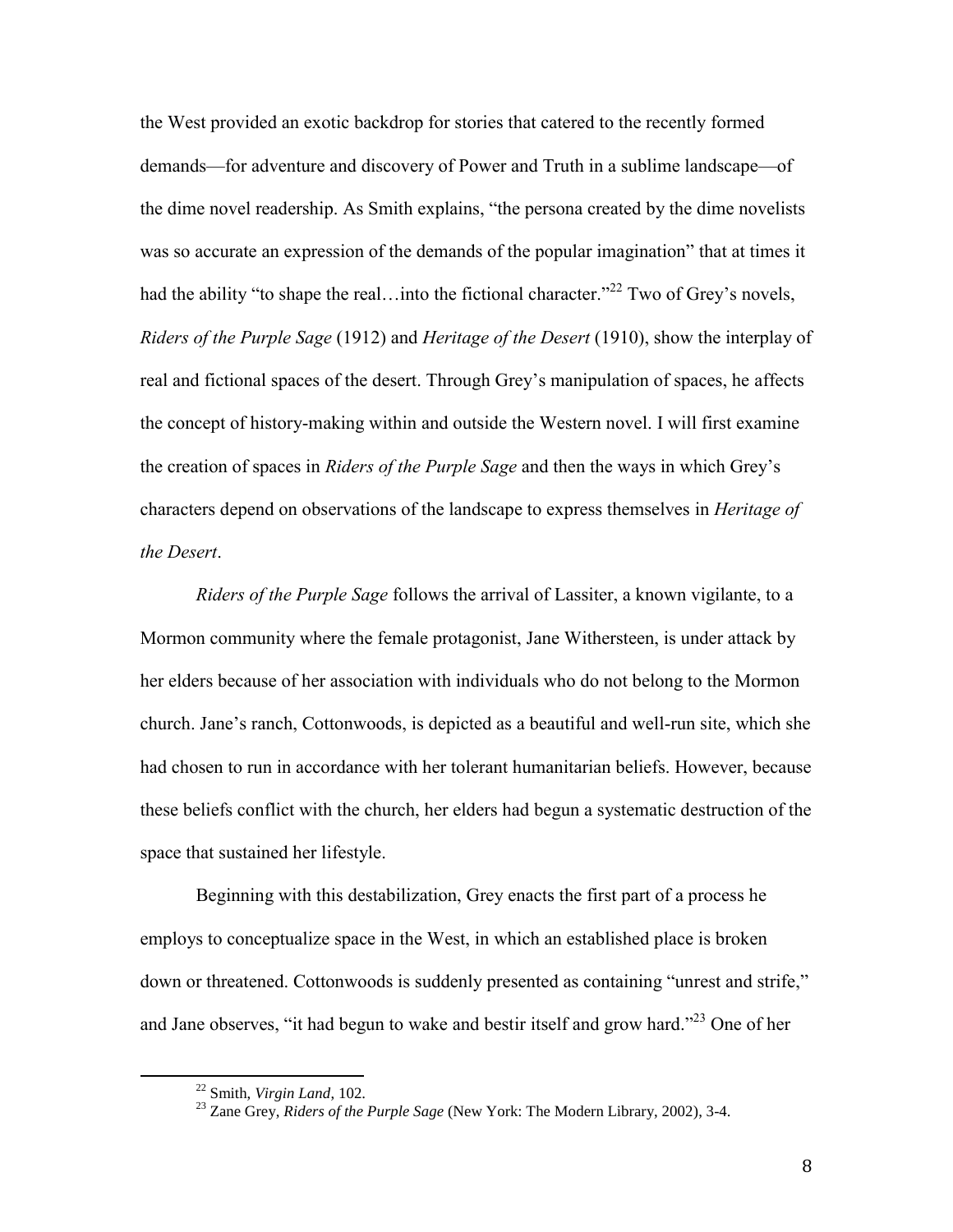riders, Bern Venters, is a Gentile, and Tull, Jane"s elder, focuses his disapproval of her lifestyle on her friendship with Venters. Tull arrives at Jane"s house to scare Venters away: "Venters, will you leave at once and forever?...I"ll have you whipped within an inch of your life…I'll turn you out into the sage."<sup>24</sup> Venters refuses to leave his home at Cottonwoods and prepares himself to receive the abuse Tull threatens. Lassiter, however, interrupts this scene with his unexpected arrival and saves Venters from this particular assault. It is made clear, though, through this foundational image of Cottonwoods"s transition from serenity to discord, that the battle will continue. Grey suggests that Cottonwoods had been a safe place up until this intrusive scene of violence; indeed, Jane admits she thought, "the sleepy pastoral days [would] last always."<sup>25</sup> Grey chooses to set the beginning of his novel in this recently unsettled place in order to, as Audrey Goodman states in *Translating Southwestern Landscapes*, "challenge the economic and religious foundations of traditional frontier communities. $^{226}$ 

The threat to Venters at Cottonwoods is followed by an assault on Jane"s cattle herd. As Jane's best rider, Venters tracks the rustlers and discovers an elaborate system of canyons where the herds have been hidden. By accident, he shoots a young woman known as the Masked Rider and goes searching for an adequate place to oversee the rider"s recuperation because the canyon, like Cottonwoods, is not safe. The product of Venters's exploration is a well-hidden place he names Surprise Valley:

> Above Venters loomed a beautiful arch of stone bridging the canyon rims, and through the enormous round portal gleamed and glistened a beautiful valley shining under sunset gold reflected by surrounding cliffs…There were the white of aspens, streaks of branch and slender trunk glistening

<sup>24</sup> Grey, *Riders*, 6.

<sup>25</sup> Grey, *Riders*, 4.

<sup>26</sup> Audrey Goodman, *Translating Southwestern Landscapes: The Making of an Anglo Literary Region* (Tucson: University of Arizona Press, 2002), 38.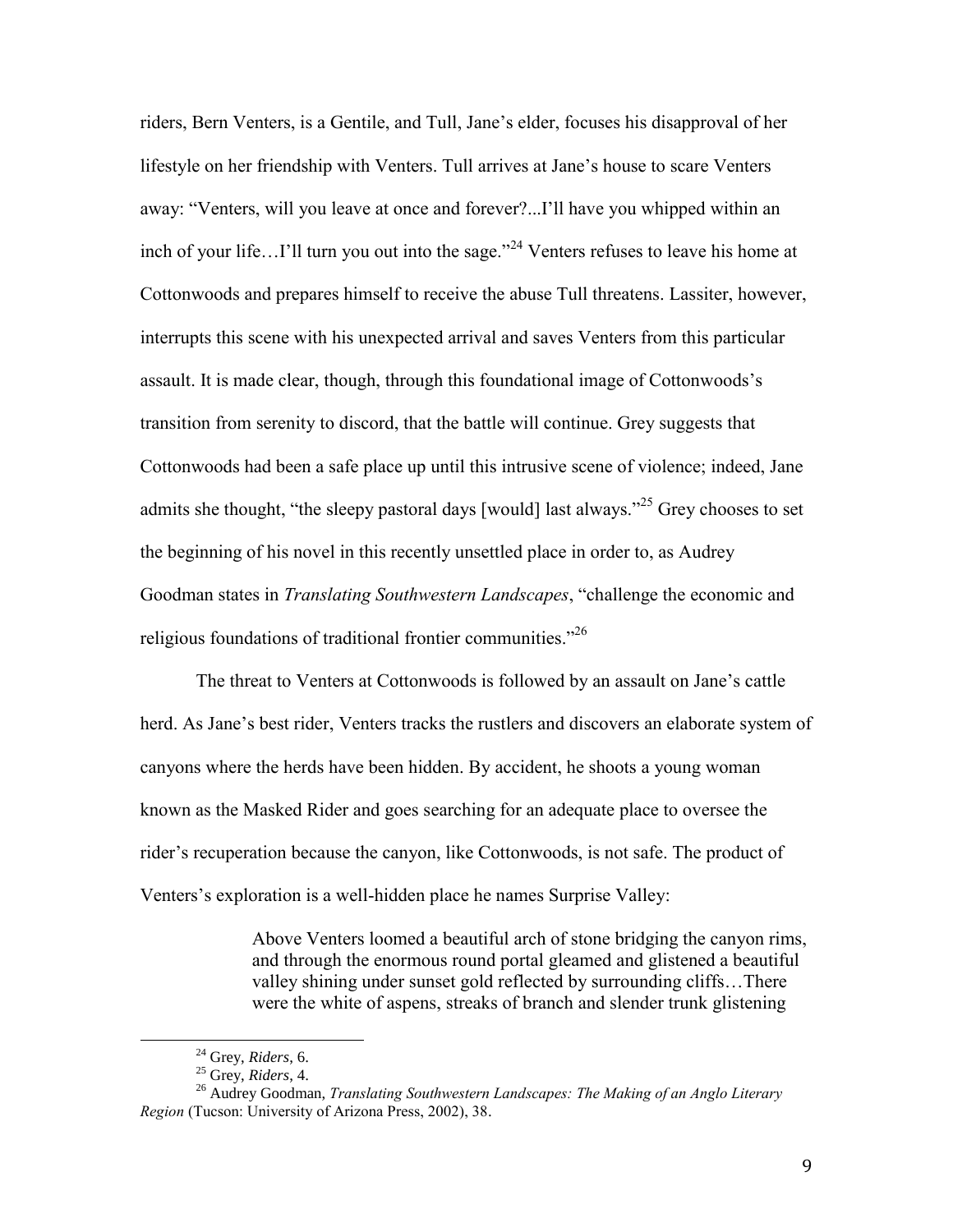from the green of leaves, and the darker green of oaks, and through the middle of this forest, from wall to wall, ran a winding line of brilliant green that tracked the course of cottonwoods and willows. "There"s water here—and this is the place for me," said Venters.<sup>27</sup>

What Venters discovers is no less than an oasis in the desert: a perfectly protected and verdant space into which he plans to bring the injured rider. With this discovery, Venters exemplifies another strategy that Grey uses to manipulate space, which is the apparent creation of space itself. While the journalists and artists mentioned above had worked towards the reconfiguration of parts of the West during the second half of the nineteenth century, Grey moved beyond this to suggest an endless potential for the spontaneous creation of place and its consequent discovery.

Goodman refers to this device as Grey"s "symbolic production of space," in which characters generate or otherwise discover precisely the space they seek.<sup>28</sup> The path Venters follows to get to the valley is a set of stone stairs, which he recognizes as the work of cliff dwellers. In Leonard Lutwack's *Role of Place in Literature*, he describes the presence of ruins:

> In the literature of quest journeys, timeless places of the past or future intersect with the present world and produce a visionary experience for the hero that may be either regenerative or shattering.<sup>29</sup>

In the case of Venters, the site of the cliff dwellings is regenerative, and he allows Venters full claim to the space in two ways. He first describes the cliff dwellers as "vanished," as though their absence from the valley could not be tracked by time or history but was instead a result of some abstract force.<sup>30</sup> He also refers to them as "little"

7.

<sup>27</sup> Grey, *Riders*, 84.

<sup>28</sup> Goodman, *Translating*, xviii.

<sup>&</sup>lt;sup>29</sup> Leonard Lutwack, *Role of Place in Literature* (Syracuse: Syracuse University Press, 1987), 56-

<sup>30</sup> Grey, *Riders*, 84.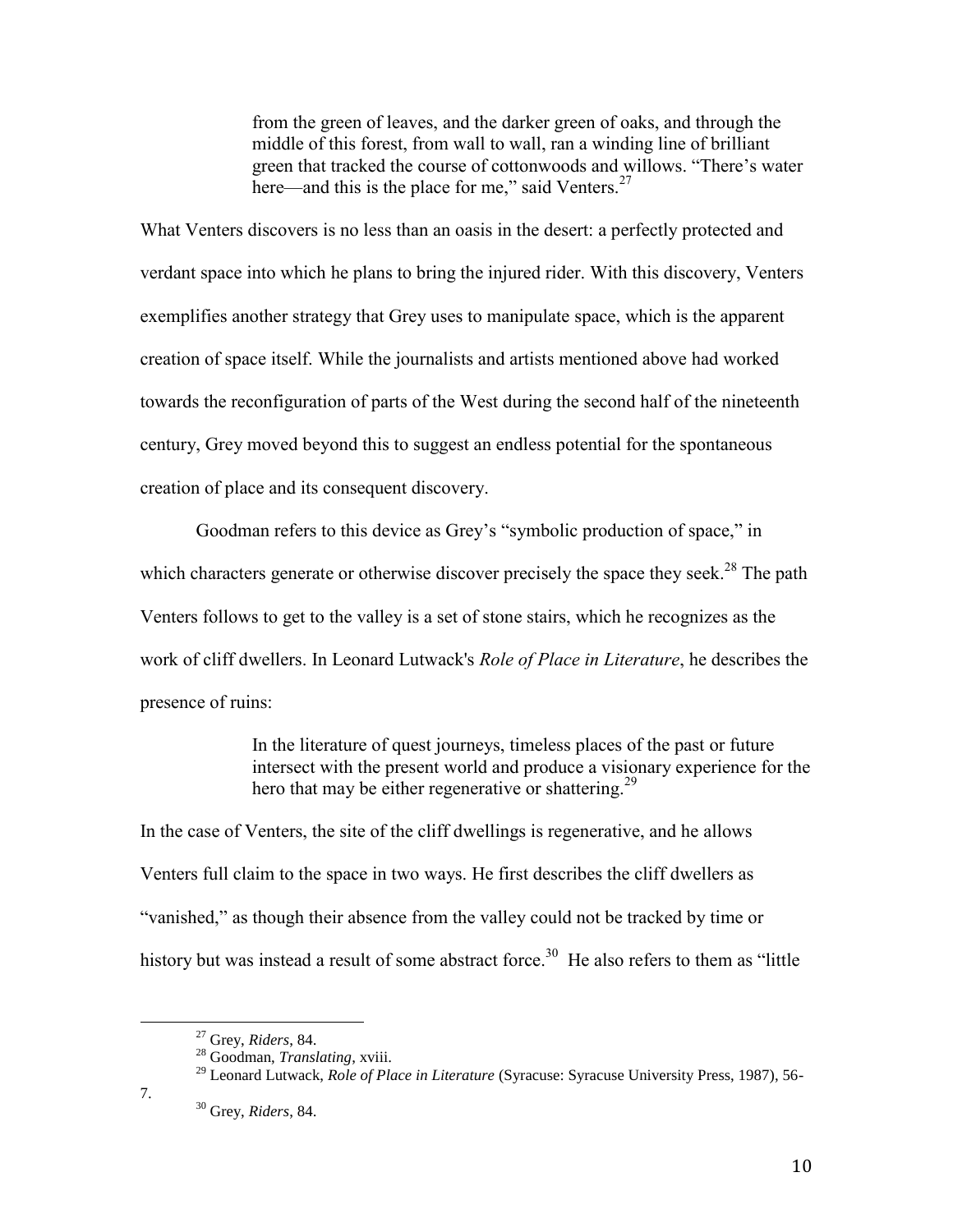stone men," which serves to both freeze the people in the distant past, and solidify or stop altogether their movement through space.<sup>31</sup> In these descriptions, the cliff dwellers are reduced to a benevolent force—rather than a historical community—that exists only in order to lead Venters to this valley in this moment. Venters also claims the space in his act of naming it. "Surprise Valley" describes only Venters"s relationship to the place, thereby entirely overlooking the many generations of prior events that would have occurred in the valley. Even while Venters climbs the stairs, he counts the notches in the stone, "one, two, three, four, on up to sixteen," as though announcing ownership through his language with each step.<sup>32</sup>

Goodman speculates that part of what makes the Western such a lasting and popular genre is "its ability to produce new meanings from previously claimed spaces."<sup>33</sup> In *Riders of the Purple Sage*, this production occurs primarily in Surprise Valley. The valley is situated in an elaborate system of canyons called "Deception Pass," both because of the canyon"s intricacy and its use as a hideout for horse thieves. But with Venters"s so-called discovery and naming of Surprise Valley, the canyons become changed by the themes of recuperation and cultivation. After moving the rider, Bess, to the valley, Venters begins a search for an appropriate camp. He describes a portion of the valley as "a glade that surpassed, in beauty and adaptability for a wild home, any place he had ever seen."<sup>34</sup> What had before been a battleground among thieves or a site of cliff

<sup>31</sup> Grey, *Riders,* 83.

<sup>32</sup> Grey, *Riders,* 81.

<sup>33</sup> Goodman, *Translating*, xviii.

<sup>34</sup> Grey, *Riders*, 91.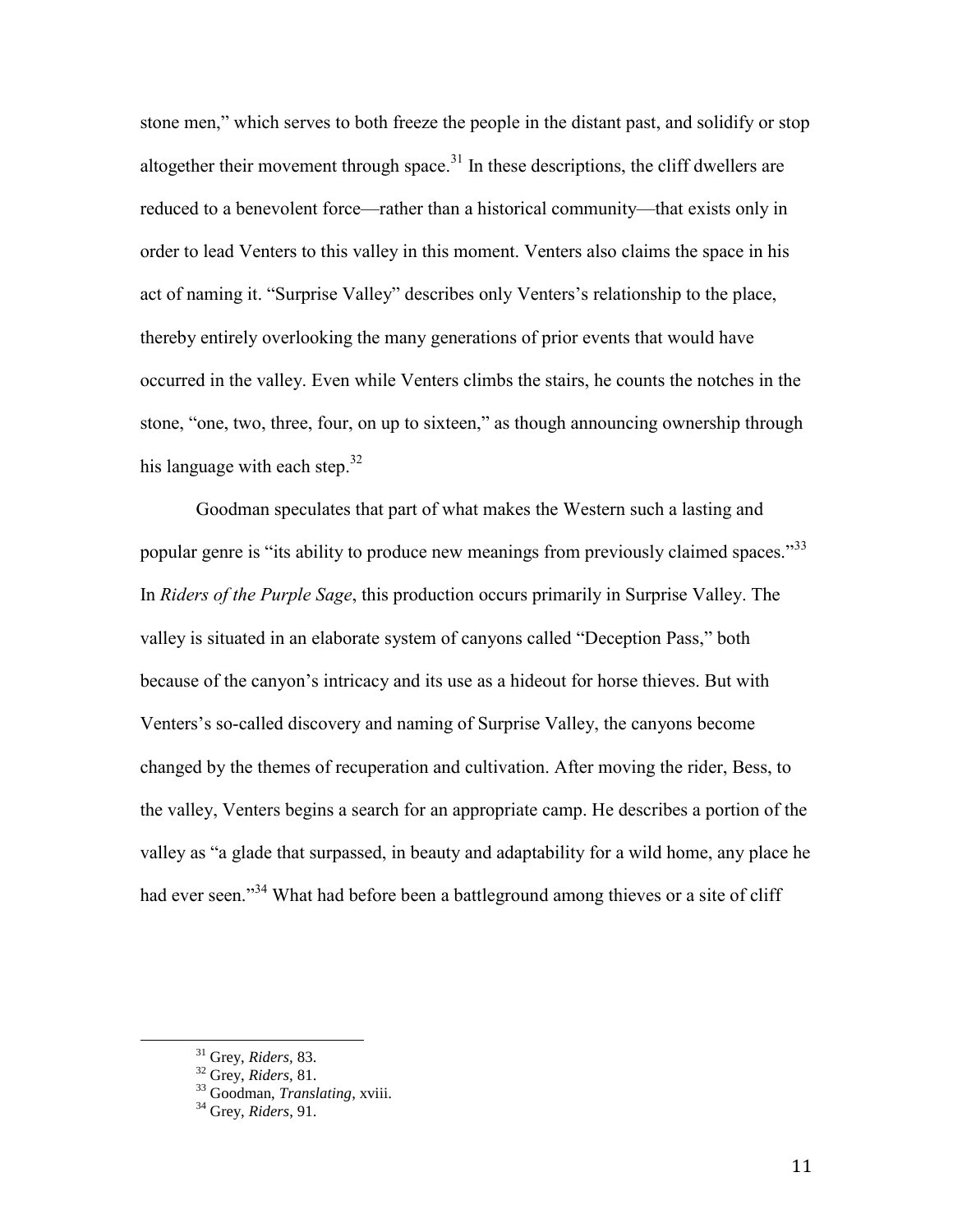dwellers' "ruins" was now, explicitly, a home.<sup>35</sup> Grey also depicts a transformation within Venters:

> Venters surmised this much of the change in him—idleness had passed; keen, fierce vigor flooded his mind and body; all that had happened to him at Cottonwoods seemed remote and hard to recall.<sup>36</sup>

The transformation that occurs once Venters returns to Surprise Valley with Bess signifies another device utilized by Grey to reconfigure Western spaces, and this is to conceive of these newly discovered or co-opted spaces that were first briefly wild as domestic spaces. In other words, conflicted or contested spaces that may have been sites of violence are easily renamed and repurposed as sites for home-making. Venters likewise forgets the conflict of Cottonwoods and, in Surprise Valley, discovers himself to be transformed through his interest in domestic activities and his desire to provide for Bess.

While Bess recuperates, Venters goes about the processes of homesteading: hunting, protecting stores of food and improving shelter. In effect, he cycles through the frontier processes that had been in operation in arable lands. In this way, Grey"s novels present a desert landscape wherein knowledge of desert-specific agriculture or lifestyles is unnecessary. The spaces his characters discover seem to become fertile and domestic in accordance with the characters' attitudes or intentions. Grey's deserts, therefore, are presented more as a mental state than any real ecological environment that could be found in the Southwest.

In *Heritage of the Desert* Grey puts a name to this abstract condition, which he refers to throughout the novel as "the spirit of the desert." Grey"s novel depicts the

<sup>35</sup> Grey, *Riders*, 97.

<sup>36</sup> Grey, *Riders*, 94.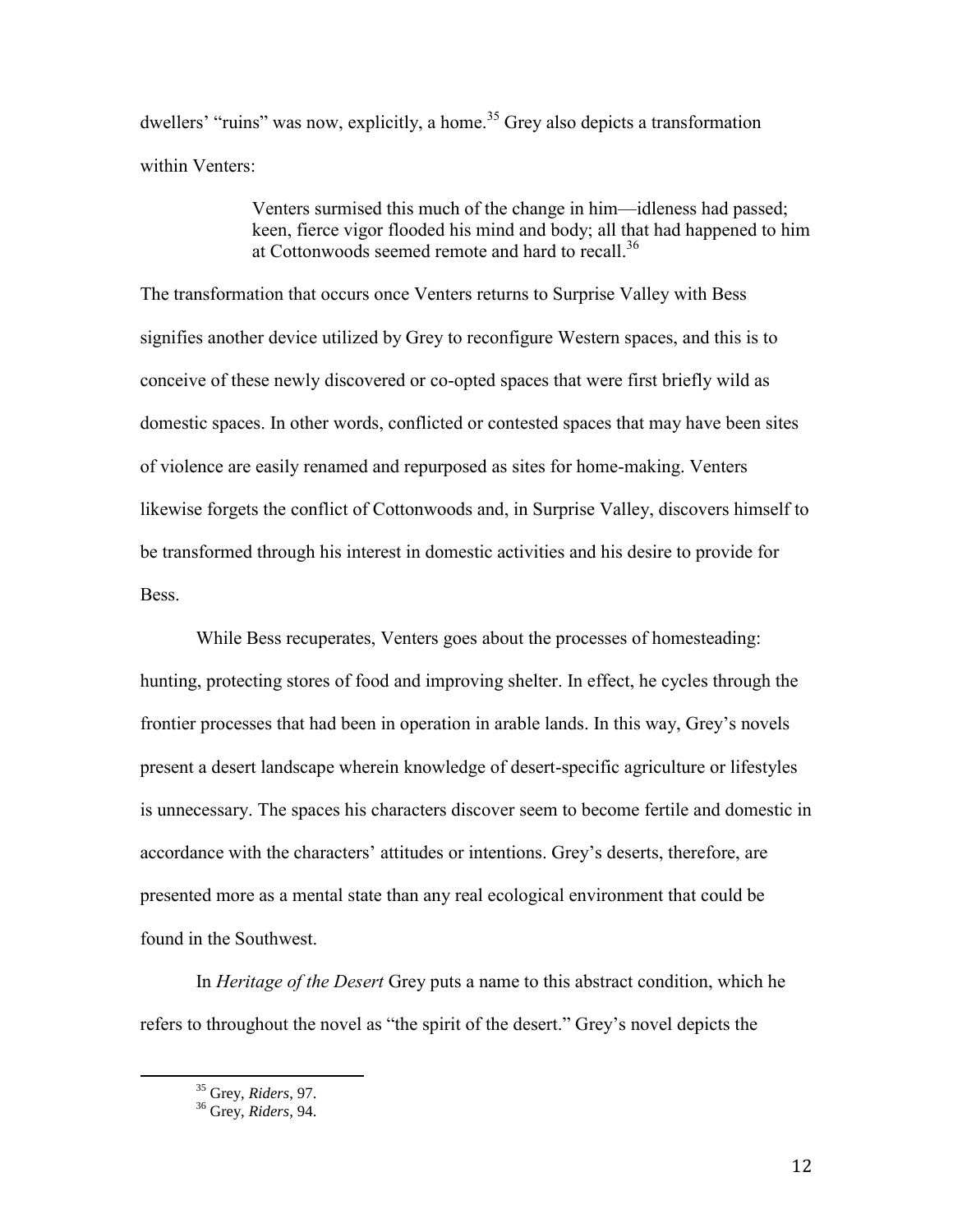recovery of John Hare from pneumonia through the assistance of a prosperous rancher, August Naab. Hare"s recovery occurs during his time in the desert and he ultimately falls in love with Naab"s adopted daughter, who is of Spanish and Native American descent. Naab and his entourage find Hare while out on an expedition to gather wild mustangs, and one of the first dramatic scenes Hare witnesses is the leading of the mustangs across the river to Naab"s homestead, another "oasis":

> He could not but revel in the scene, in its vivid action and varying color, in the cries and shrill whoops of the Indians, and the snorts of the frightened mustangs, in Naab"s hoarse yells to his sons, and the ever-present menacing roar from around the bend. The wildness of it all, the necessity of peril and calm acceptance of it, stirred within Hare the call, the awakening, the spirit of the desert.<sup>37</sup>

Here Grey presents a passage in which the scene is instantly reflected back to and internalized in Hare. While what is present—the sights and sounds of the horses, river and Navajo men—is characteristic of the desert region, Grey does not use it to describe the desert as much as he employs it to describe Hare. Moreover, Grey overlays the tangible details of the scene with the abstract qualities of "wildness," "peril," and "calm," which blurs rather than sharpens the actors in the scene. As a result, the scene manages to bring the reader further from that landscape and closer to the fictional Hare, which sets the tone for desert images throughout the rest of the novel.

This landscape"s primary role—to restore Hare"s health and character through his identification with the spirit of the desert—is established under Naab"s guidance. This "desert man" assigns him the task of tending his sheep flock with Mescal, which stations Hare on Lookout Point, the highest point of elevation in Naab"s grazing lands. Their ascent is nearly vertical:

<sup>37</sup> Zane Grey, *Heritage of the Desert* (New York: Grosset & Dunlap Publishers, 1910), 53.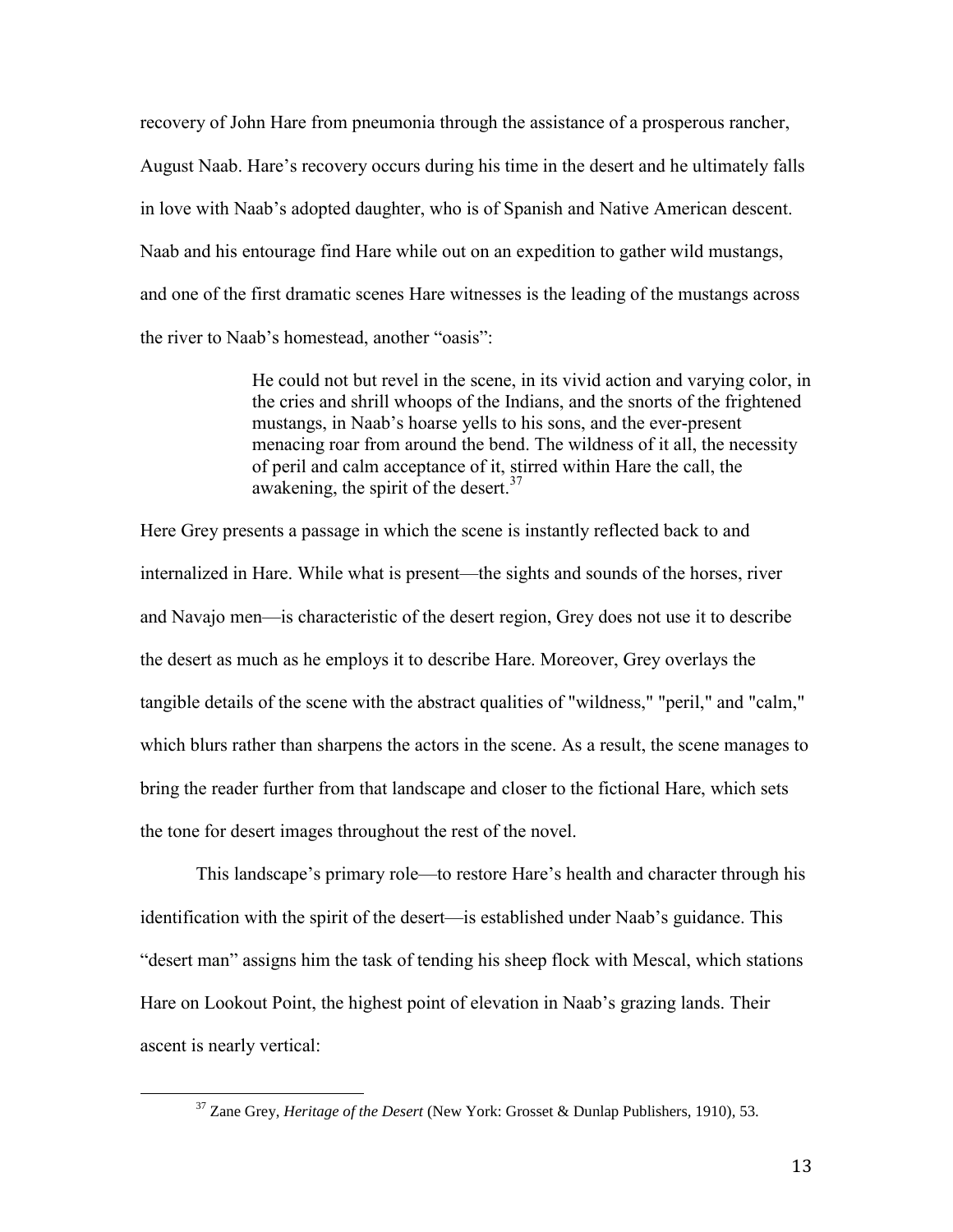He looked out and down; already the green cluster of cottonwoods lay far below. After that sensations pressed upon him. Round and round, up and up, steadily, surely, the beautiful mustang led the train...The trail changed to a zigzag along a seamed and cracked buttress where ledges leaned outward waiting to fall. Then a steeper incline, where the burros crept upward warily, led to a level ledge.<sup>38</sup>

In emphatic movements ("round and round, up and up"), Hare observes the height to which he climbs. In the same way that Venters climbs the carved steps of the cliffdwellers to gain access to the verdant valley where he could oversee Bess's return to health, Hare must ascend a spiraling path to the place where he too can become restored. In Lutwack's examination of verticality in literature, he says, "scaling heights is a test of character" and

> Frequent movement between places promise[s] life and action...restriction to a single place is more consonant with tragedy and death...The reader may receive a sensation of motion by the quick succession of different settings or by the order in which the details of a single place are described. 39

In this sense, the desert peak serves as a tool that reveals Hare's potential for greatness; in the challenge presented by its ascent is the promise of improvement Hare wishes to see manifested in himself. The sensation that can develop from these moments of vertical ascent provides the reader with the opportunity to experience what Hare gains from the landscape, and to see not just that the desert's attributes are reflected back to Hare, but also extend outwards to the reader as well. In its anthropocentric naming, too, Grey invites the reader to be affected by the scene—to "look out" and then look back to himself. In this way, Grey reiterates the process of reenvisioning the desert landscape as a creative and individuated event, and one that does not necessarily rely on the events of history.

<sup>38</sup> Grey, *Heritage*, 66.

<sup>39</sup> Lutwack, *Role*, 40, 59.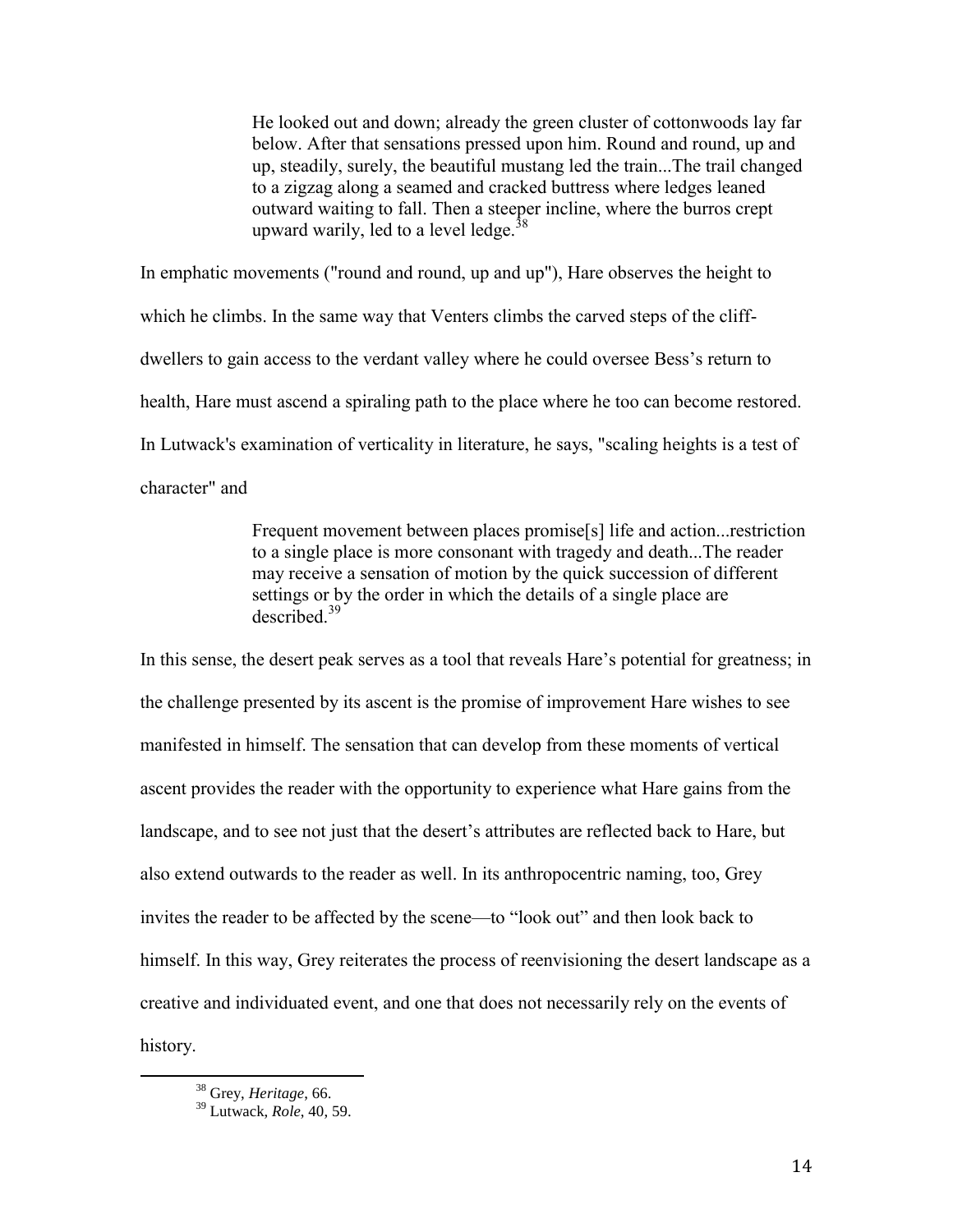When Naab returns to Lookout Point after a few weeks, he indeed finds that Hare has found his better health in the desert landscape.

> 'Black sage and juniper!' exclaimed August. 'In this air if a man doesn't go off quickly with pneumonia, he'll get well. I never had a doubt for you, Jack—and thank god!'<sup>40</sup>

Naab attributes Hare's recovery to the "desert air," and through the act of taking this air into himself, Hare has become well. Hare credits his recovery to a more ambiguous force: "the wilderness of this desert country, and the spirit it sought to instill in him, had wakened a desire to live."<sup>41</sup> Although Hare had spent time in the desert before Naab's party found him and took him in, he had not understood how to relate to the desert landscape; it was only when he harnessed its "spirit" and internalized that sensation that he was able to generate new life—his own—from the desert.

As Hare realizes that the time he has spent on Lookout Point has resulted in his full recovery, he rushes to embrace the parts of the landscape that surround him: "he buried his face in the fragrant juniper; he rolled on the soft brown mat of earth and hugged it close; he cooled his hot cheeks in the primrose clusters.<sup>342</sup> His next thought is of Mescal, who he thinks of as "a part of the desert-land":

> Suddenly his mind was illumined. The lofty plateau with its healing breath of sage and juniper had given back strength to him; the silence and solitude and strife of his surroundings had called to something deep within him...It was Mescal, embodiment of the desert spirit.<sup>43</sup>

Hare's way of understanding Mescal is the same as his approach to the land itself: he sees in her the same potential for strength and survival that he wishes to gain himself. He comes to understand this desire for her, in a moment of illuminating self-discovery, and

<sup>40</sup> Grey, *Heritage*, 95.

<sup>41</sup> Grey, *Heritage,* 70.

<sup>42</sup> Grey, *Heritage*, 89.

<sup>43</sup> Grey, *Heritage*, 89.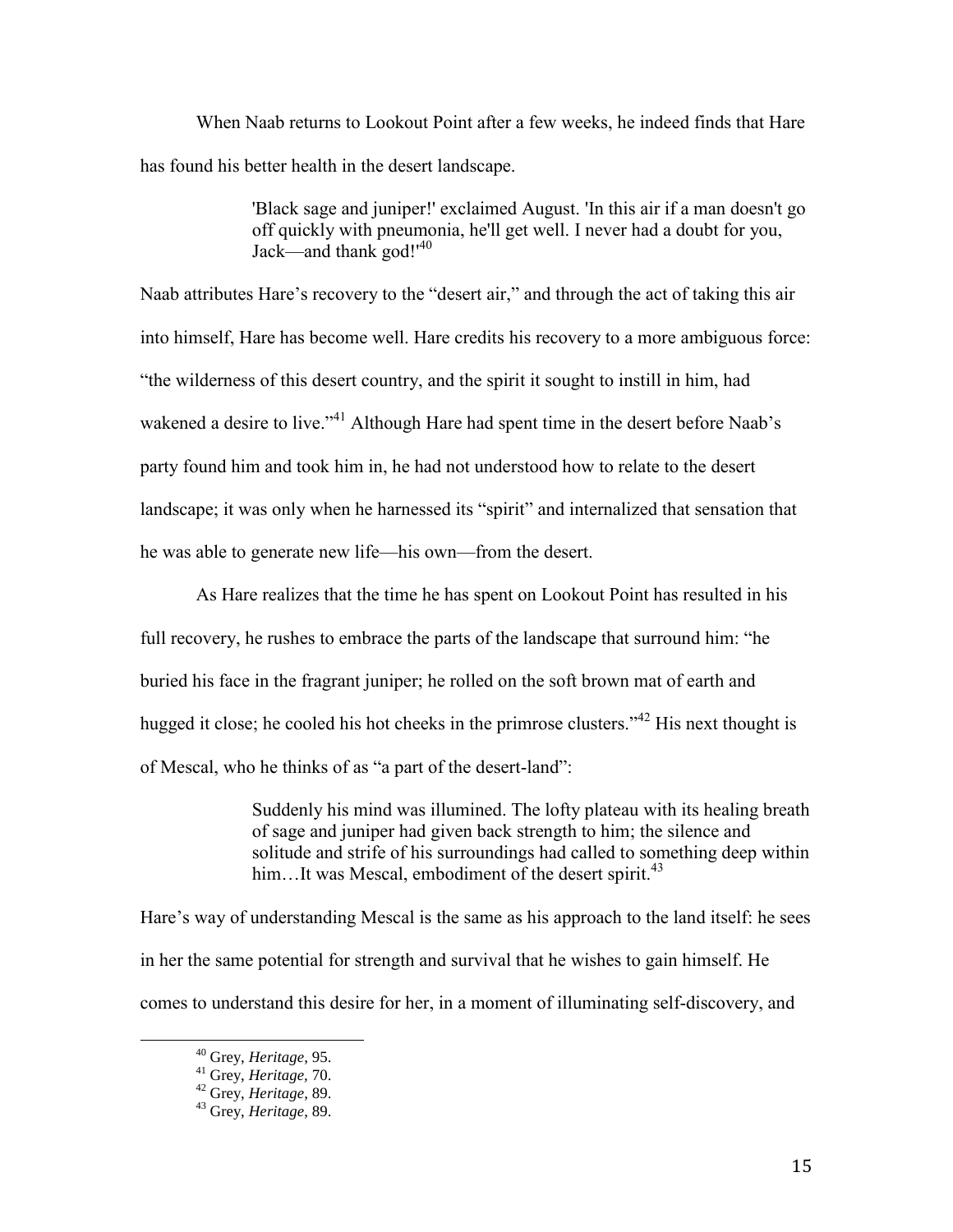wishes to possess her—and to his understanding, the desert as well—formally through marriage.

Here again is what differentiates the Euro-American way of understanding the landscapes of the West from understanding those of the frontier plains. Rather than a biological adjustment, Hare exhibits a process of spiritual cultivation and conflation of native people with this spiritual landscape. And while the soil of the prairie is fertile and awaits the plow, the air of the desert is rich and waits to be raided. The suggestions is that one can come to the desert and find there exactly what one seeks; first this was true for Venters as he sought and discovered his oasis, and it is also true for Hare who sought a restoration of his health and spirit, and discovered it in what he thought of as the human embodiment of the desert. Grey's "symbolic production of space," therefore, is not just the repurposing of "already-claimed" southwestern places with frontier homesteads, settlements and towns. It is also the construction of a conceptual space wherein one can embark on these journeys of self-discovery.

In Bruce Greenfield"s *Narrating Discovery*, the author observes that the abstracted relationship between the self and the landscapes of the West has in part come from literature such as Grey"s that at once emphasizes and complicates the process of discovery. Grey has shown how extant places can be endowed with "new meaning" and how individuals can locate a source of self-improvement through an abstract approach to the landscape. In *Riders of the Purple Sage* and *Heritage of the Desert* this approach creates a tone of nearly ubiquitous discovery. And in these moments of apparent discovery Grey"s characters somehow repossess the sites and spirits they find. But this method of relating to landscape—by ownership through a shaky form of discovery—

16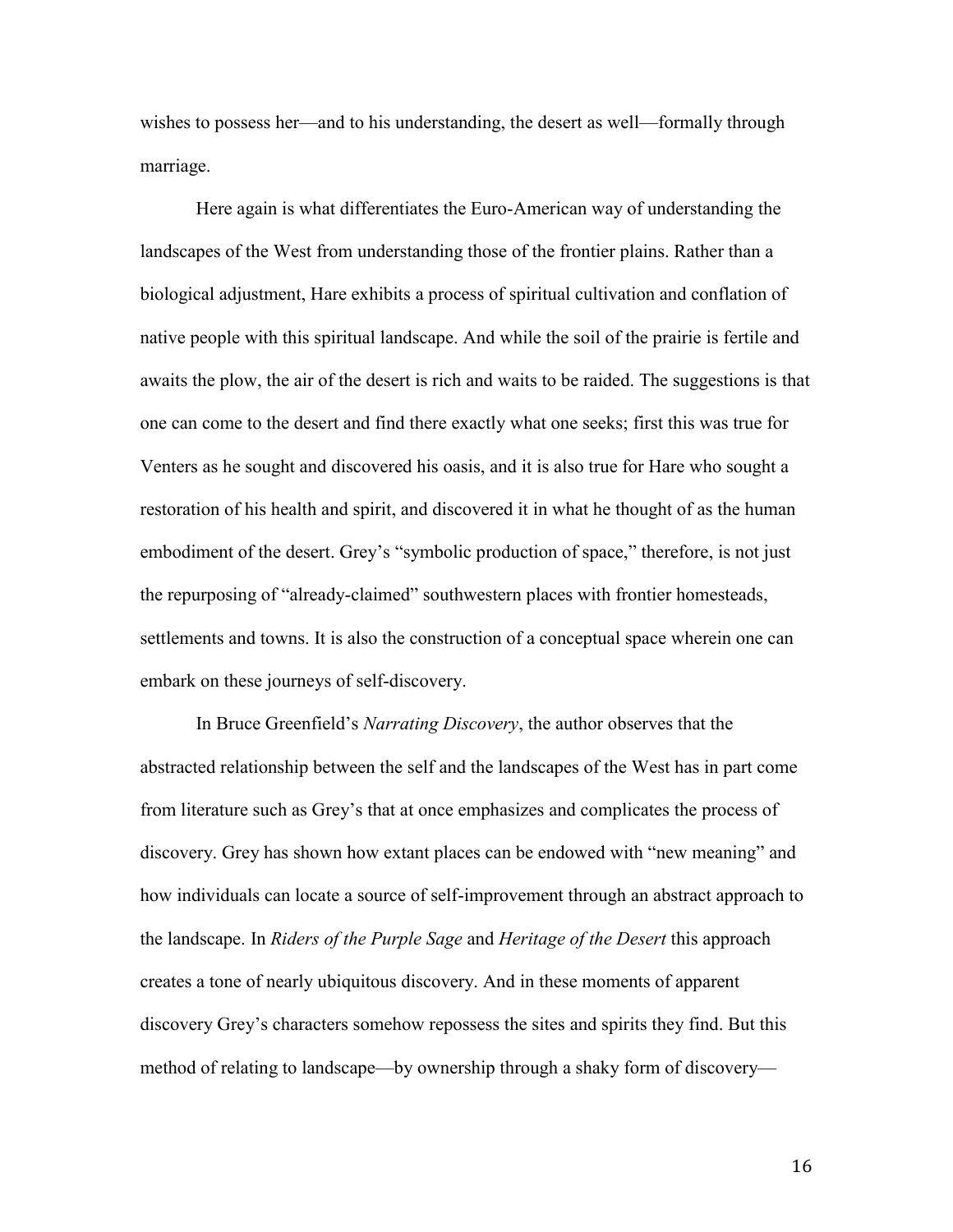bypasses any ecological, sociological, or even economical understanding of Southwestern places and also emphasizes individual or even fictional accounts of experiencing natural spaces over descriptions of historical communities or ancestral knowledge. In Grey"s landscapes, native characters are often interchangeable, mute, confined to a distant and unreachable past, or otherwise entirely disarmed, and the places that have long been home to their communities therefore become easily reenvisioned and repurposed as a new Edenic homestead or ranchland for sheep.

The result of this is that "the place, stripped of its role in native lives, reveals itself in its essential, timeless being to those sent to behold it. Discovery takes place..."<sup>44</sup> And instead of a discovery based on a chronological history, it gives a prioritized importance to the process of discovering oneself—an event that also occurs in a similarly timeless realm and requires only a gaze outward and a reflected gaze back to oneself. It is through this process of self-discovery that individuals can relive the geography-based experience of those earliest European explorers:

> the original discovery of America [is] something that happens again and again as part of a gradual amelioration process in which each person learns to transcend all that is 'foreign and accidental' to the place.<sup>45</sup>

But it is also in this process that Euro-Americans can fail to see so much—for instance, the desert river without the contradictions of "wildness…peril and calm" or the biological details of a desert ecosystem independent of an ambiguous spirit. Hare describes a Navajo man he meets as having "a face like a bronze mask, cast in the one expression of

<sup>44</sup> Greenfield, *Discovery*, 12.

<sup>45</sup> Greenfield, *Discovery*, 183.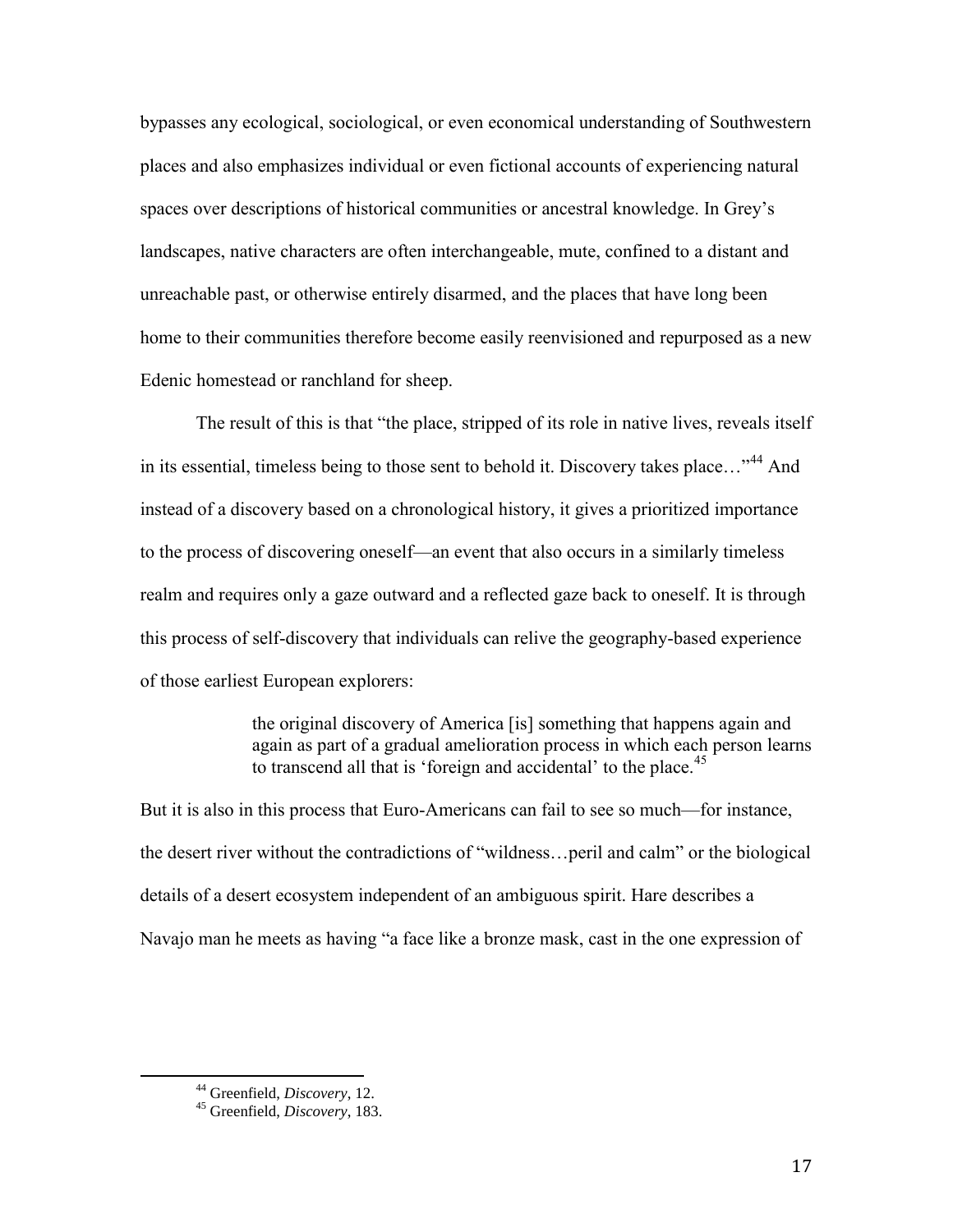untamed desert fierceness."<sup>46</sup> Why reduce this landscape and this individual to one expression, or look out into a landscape and aim only to see oneself?

Greenfield suggests the impetus for replacing geographic discovery with selfdiscovery is two-fold. At first it is "a way of mediating the conflict between Euro- and Native American claims" in order to "place Euro-Americans in contact with their continent without requiring them to countenance the killing and displacing of its first peoples."<sup>47</sup> And on an even larger scale, it is a way to "liberate Americans from their past and connect them with a new world of possibilities."<sup>48</sup> In an attempt to cultivate this sense of place, then, Euro-Americans paradoxically removed a portion of their history and by extension, themselves—from Southwestern landscapes.

After the nation could understand itself in such liberated, flexible or entirely ahistorical terms, "Euro-Americans were no longer cohabitants of a continent whose people they had conquered; instead, they could see the primordial land itself as explanation and justification for their presence in it."<sup>49</sup> The artistic and literary industry that followed Twain perpetuated this erroneous story of continental expansion and settlement, which featured this imagined place, "The West." The images of the desert topography, the vegetated hills of purple sage, the herds of mustangs and even entire indigenous communities became removed from their historical role in the desert environment and instead became a stock background for a genre that grew to focus on stories of individual recuperation and the domestication of wild places. While a century has passed since Grey's first Western novel was published, the landscape he presented

<sup>46</sup> Grey, *Heritage*, 39.

<sup>47</sup> Greenfield, *Discovery*, 203.

<sup>48</sup> Greenfield, *Discovery*, 183

<sup>49</sup> Greenfield, *Discovery*, 2.